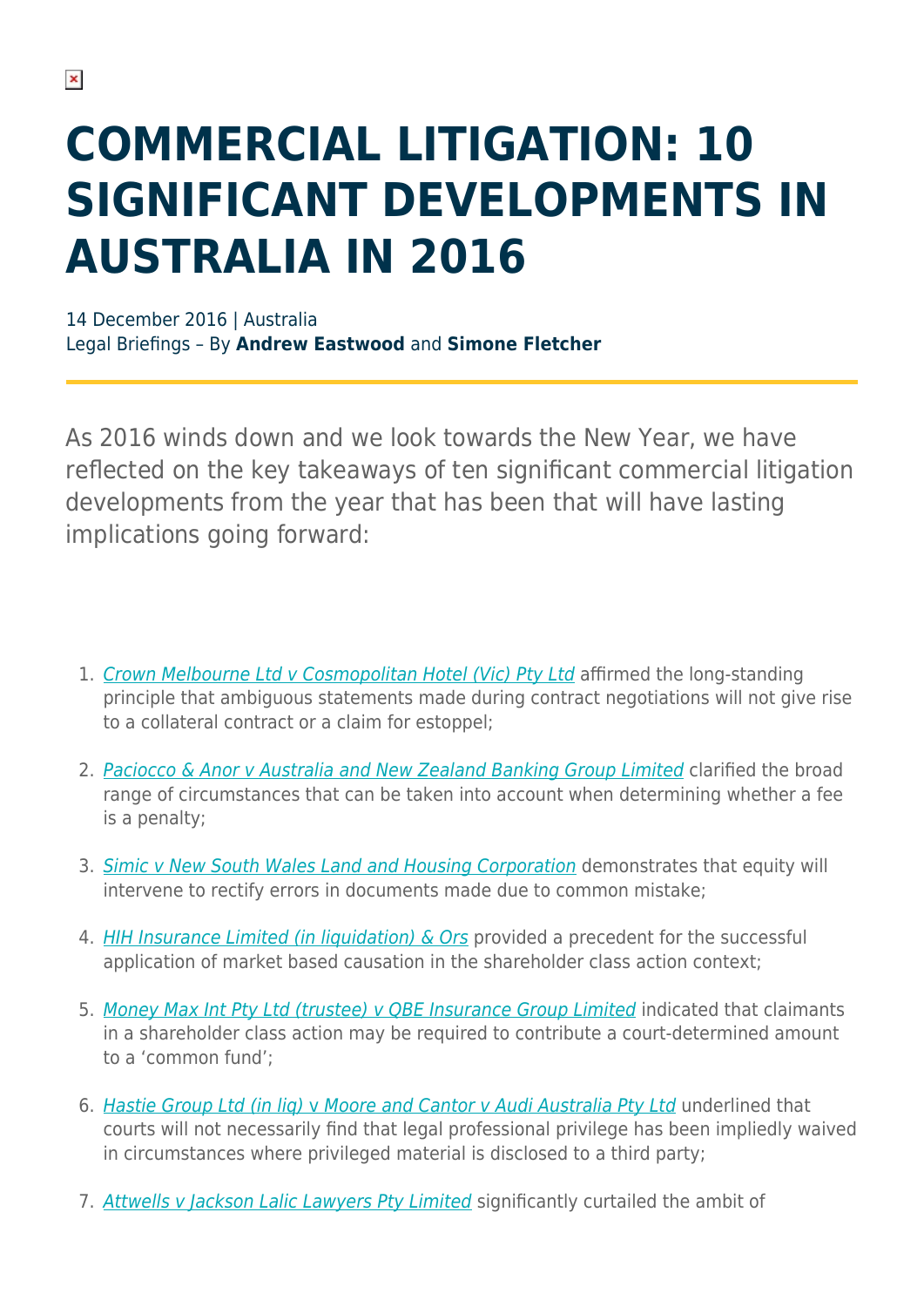advocate's immunity in Australia;

- 8. [Australasian Centre of Corporate Responsibility v Commonwealth Bank of Australia](https://www.herbertsmithfreehills.com/hsfpdf/latest-thinking/commercial-litigation-10-significant-developments-in-australia-in-2016#_Words_of_advice) emphasised the divergence between Australian and United States corporate law in terms of shareholder power;
- 9. [State of Victoria v Tatts Group Limited](https://www.herbertsmithfreehills.com/hsfpdf/latest-thinking/commercial-litigation-10-significant-developments-in-australia-in-2016#_Sovereign_risk_and) [and](https://www.herbertsmithfreehills.com/hsfpdf/latest-thinking/commercial-litigation-10-significant-developments-in-australia-in-2016#_Sovereign_risk_and) [Tabcorp Holdings Limited v State of Victoria](https://www.herbertsmithfreehills.com/hsfpdf/latest-thinking/commercial-litigation-10-significant-developments-in-australia-in-2016#_Sovereign_risk_and) highlighted the complexities of contracting with the State; and
- 10. [IMC Aviation Solutions Pty Ltd v Atlain Khuder LLC, Ye v Zeng \(No 5\)](https://www.herbertsmithfreehills.com/hsfpdf/latest-thinking/commercial-litigation-10-significant-developments-in-australia-in-2016#_Australian_courts_contend) [and](https://www.herbertsmithfreehills.com/hsfpdf/latest-thinking/commercial-litigation-10-significant-developments-in-australia-in-2016#_Australian_courts_contend) [Sino Dragon](https://www.herbertsmithfreehills.com/hsfpdf/latest-thinking/commercial-litigation-10-significant-developments-in-australia-in-2016#_Australian_courts_contend) **[Trading v Noble Resources International \(No 2\)](https://www.herbertsmithfreehills.com/hsfpdf/latest-thinking/commercial-litigation-10-significant-developments-in-australia-in-2016#_Australian_courts_contend)** grappled with the question of indemnity costs awards following unsuccessful attempts to challenge arbitral awards.

These developments are addressed in further detail below. A number of these developments will continue to take shape in 2017. In particular:

- the High Court appeal of the Victorian Court of Appeal's judgment this year in Gee Dee Nominees Pty Ltd v Escosse Property Holdings Pty Ltd [2016] VSCA 23 will provide further guidance as to the effect of deleted words in a contract, in particular whether the mutual intention of parties can be considered when approaching questions of construction in the context of a commercial contract;
- the hearing of ASIC's cases against the major retail banks in relation to the alleged rigging of the BBSW will raise important issues in relation to, among other things, the market misconduct and unconscionable conduct provisions;
- a number of significant High Court judgments are anticipated in the competition space. Indeed, in the last week of term the High Court issued its judgment in ACCC v Flight Centre, which addresses issues including whether services such as 'booking' services are ancillary services to international air travel and whether agents can be acting in competition with their principal. The High Court will also hear the appeal in Air New Zealand and PT Garuda v ACCC, raising significant issues in relation to alleged price fixing, and the meaning of a 'market' in Australia. Further, significant reforms have been proposed to the misuse of market power provisions in the Competition and Consumer Act 2010 (Cth).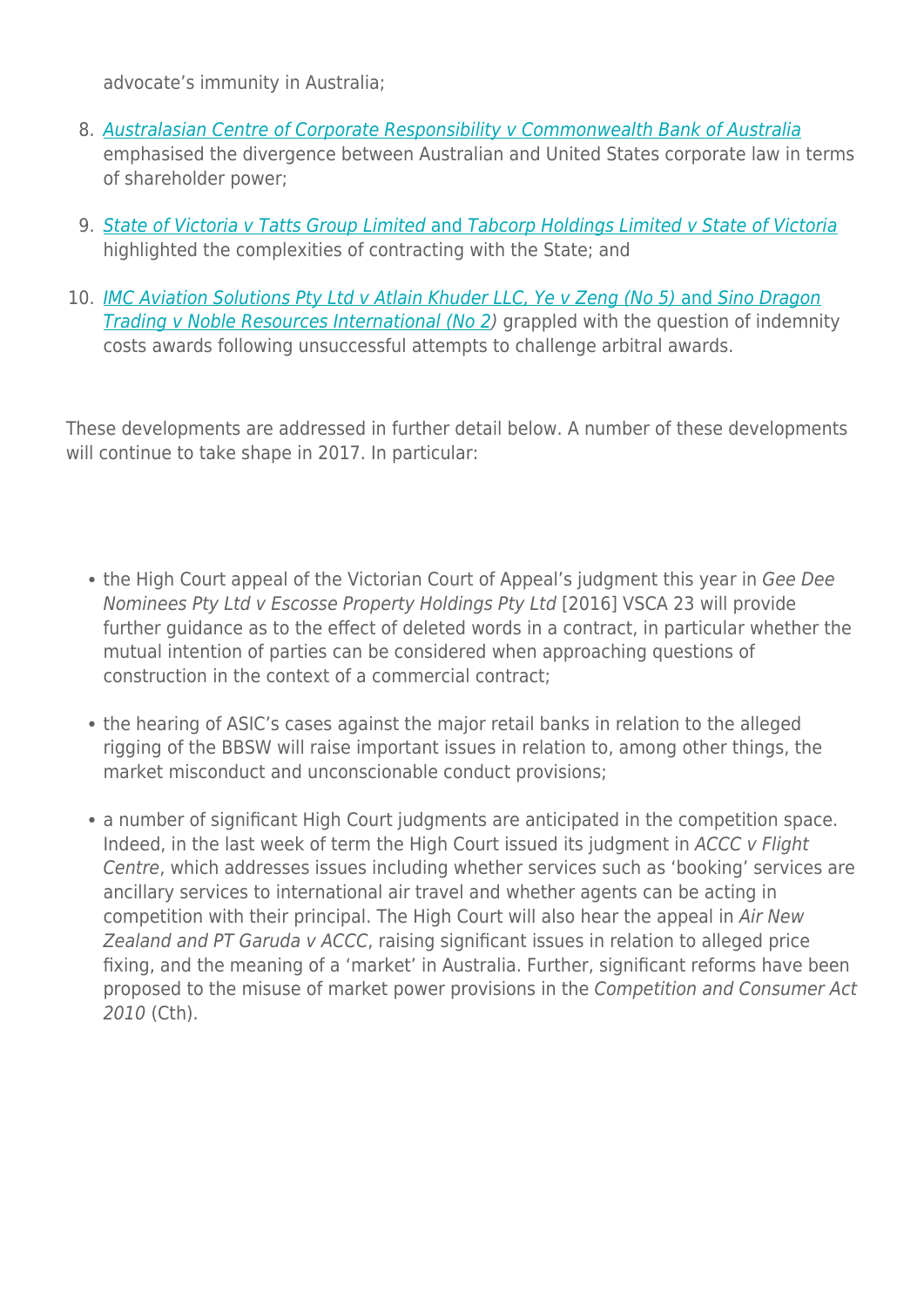2017 will also see Justice Susan Kiefel become Australia's first female High Court Chief Justice. The implications of recent changes to court processes will also become apparent following the implementation of revised practice notes in the High Court (especially concerning the determination of special leave applications, with the Court indicating it will determine the majority of applications on the papers without an oral hearing) and in the Federal Court with the commencement of the National Court Framework and the resulting consolidation of 60 practice documents into 26 national practice notes.

### **HIGH COURT REMINDS OF THE PERILS OF EMPTY PROMISES**

In Crown Melbourne Ltd v Cosmopolitan Hotel (Vic) Pty Ltd (2016) 90 ALJR 770, a majority of the High Court affirmed the long-standing principle that statements made during contractual negotiations that are ambiguous, or 'vaguely encouraging', will not give rise to a collateral contract or a claim for estoppel.

The alleged collateral promise was an assurance given by a landlord in the context of lease negotiations that upon the expiration of a 5 year lease the tenants would be "looked after at renewal time". The majority of the Court considered that this statement could not possibly have been interpreted as a contractual promise to offer a further lease and, even if the statement could be considered a contractual promise, it was so vague as to be unenforceable.

Further, the majority held that the landlord was not estopped from denying that such a collateral contract existed. Their Honours echoed the long standing principle that a claim for estoppel could only be made out if the assumption reasonably induced is the same assumption that is relied upon.

This case also re-enlivened the ongoing debate surrounding the different forms of estoppel. The tenants sought to characterise their claim as proprietary estoppel on the basis that it was more easily established than promissory estoppel. Ultimately, the Court did not resolve this debate and merely held that the tenants were procedurally barred from re-characterising their claim. However, Justice Nettle's detailed analysis of the issue will be insightful for future cases.

The case indicates that parties must be careful when relying upon statements made during the course of contractual negotiations, as statements that are vague or ambiguous will generally be unenforceable. Parties should seek to clarify any such representations and have them formally included in the contract if necessary.

#### **[Back to top](https://www.herbertsmithfreehills.com/hsfpdf/latest-thinking/commercial-litigation-10-significant-developments-in-australia-in-2016#top)**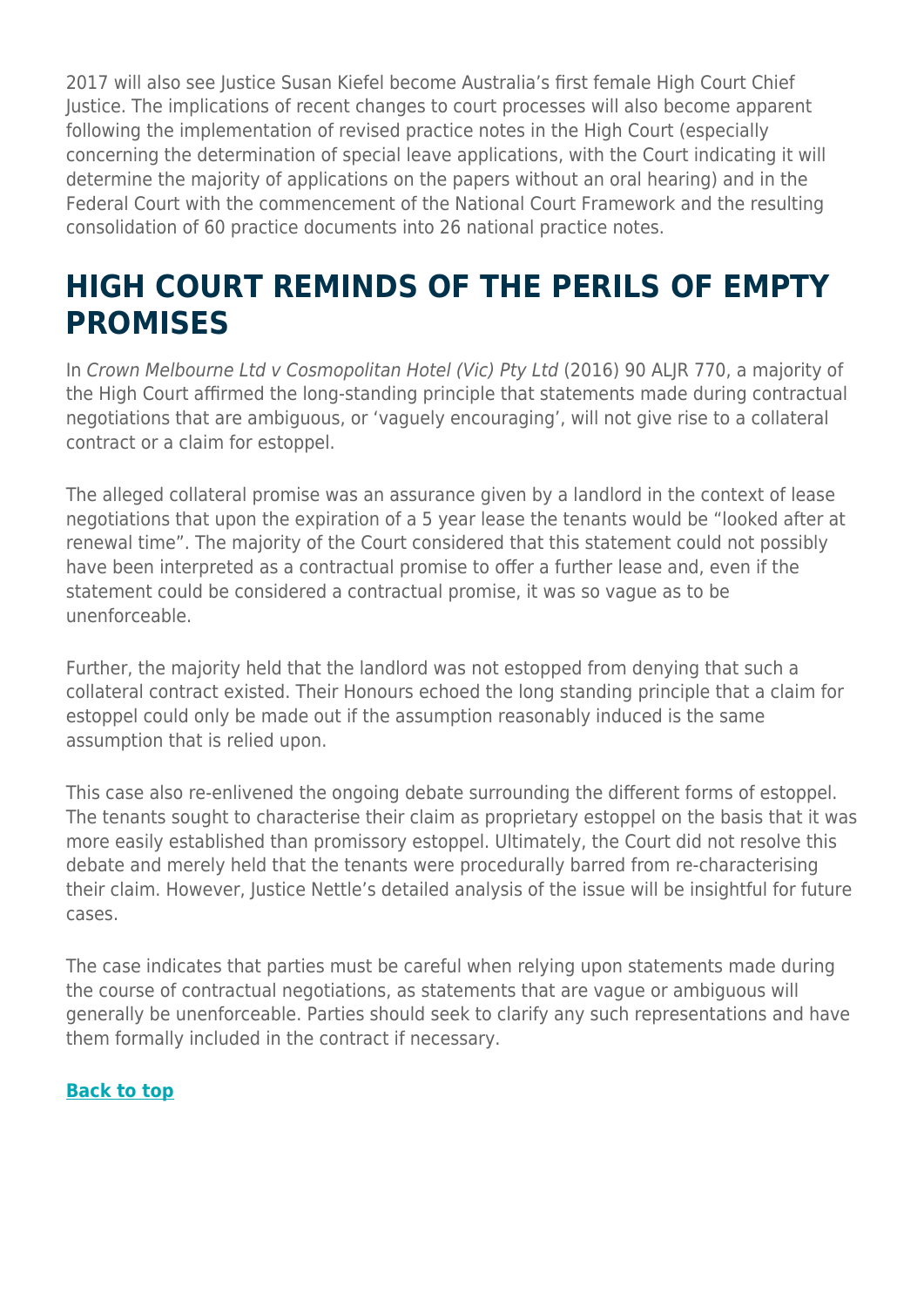### **HIGH COURT CONSIDERS TEST IN PENALTIES CLASS ACTION**

Paciocco & Anor v Australia and New Zealand Banking Group Limited (2016) 90 ALJR 835 (*Paciocco*) considered two key questions: first, whether provisions for various bank fees were unenforceable as penalties and, second, whether their inclusion in customer contracts contravened statutory provisions relating to unconscionable conduct, unjust and unfair contract terms.

In dismissing the appeal, the majority (French CJ and Kiefel, Gageler and Keane II; Nettle J in dissent) considered the commercial interests of ANZ seeking to uphold the clause, including the recovery of operational costs, loss provisioning and increases in regulatory capital.

The majority reasoned that although the fee imposed by ANZ was greater than what could be recovered in a claim for damages, this did not (of itself) render the fee a penalty. A fee stipulated for payment on default may "protect an interest that is different from, and greater than, an interest in compensation for loss caused directly by the breach of contract", provided that the fee charged is not out of proportion to the interests said to be damaged in the event of the default. Importantly, ANZ's admission that the late payment fees were not genuine pre-estimates of damage did not affect the characterisation of the fee. As such, the majority held that the contractual late payment fee was not used to 'penalise' customers for late payments.

By clarifying the broad range of circumstances that can be taken into account when determining whether a fee is a penalty, the decision provides banks, utility providers and other providers of financial services with increased confidence when including late payment fees within their contracts. It is now unlikely that a Court will accept a challenge to payment default fees, unless the fees themselves are out of proportion to the losses suffered.

#### **[Back to top](https://www.herbertsmithfreehills.com/hsfpdf/latest-thinking/commercial-litigation-10-significant-developments-in-australia-in-2016#top)**

### **EQUITY RECTIFIES A MISNAMED PRINCIPAL**

Simic v New South Wales Land and Housing Corporation [2016] HCA 47 is an important reminder of the utility of the equitable remedy of rectification, with the High Court confirming that while at law a written instrument which contained an incorrect name and ABN would be construed as a reference to that (incorrect) entity, the parties will in equity be taken to have intended that the correct party be named.

Nebax Constructions Pty Limited (**Nebax**) had contracted with New South Wales Land and Housing Corporation (the **Corporation**) for certain demolition and construction work. ANZ issued two performance bonds, which incorrectly referred (by name and ABN) to New South Wales Land & Housing Department rather than the Corporation. Since the principal named in the bonds did not exist, ANZ refused to honour them.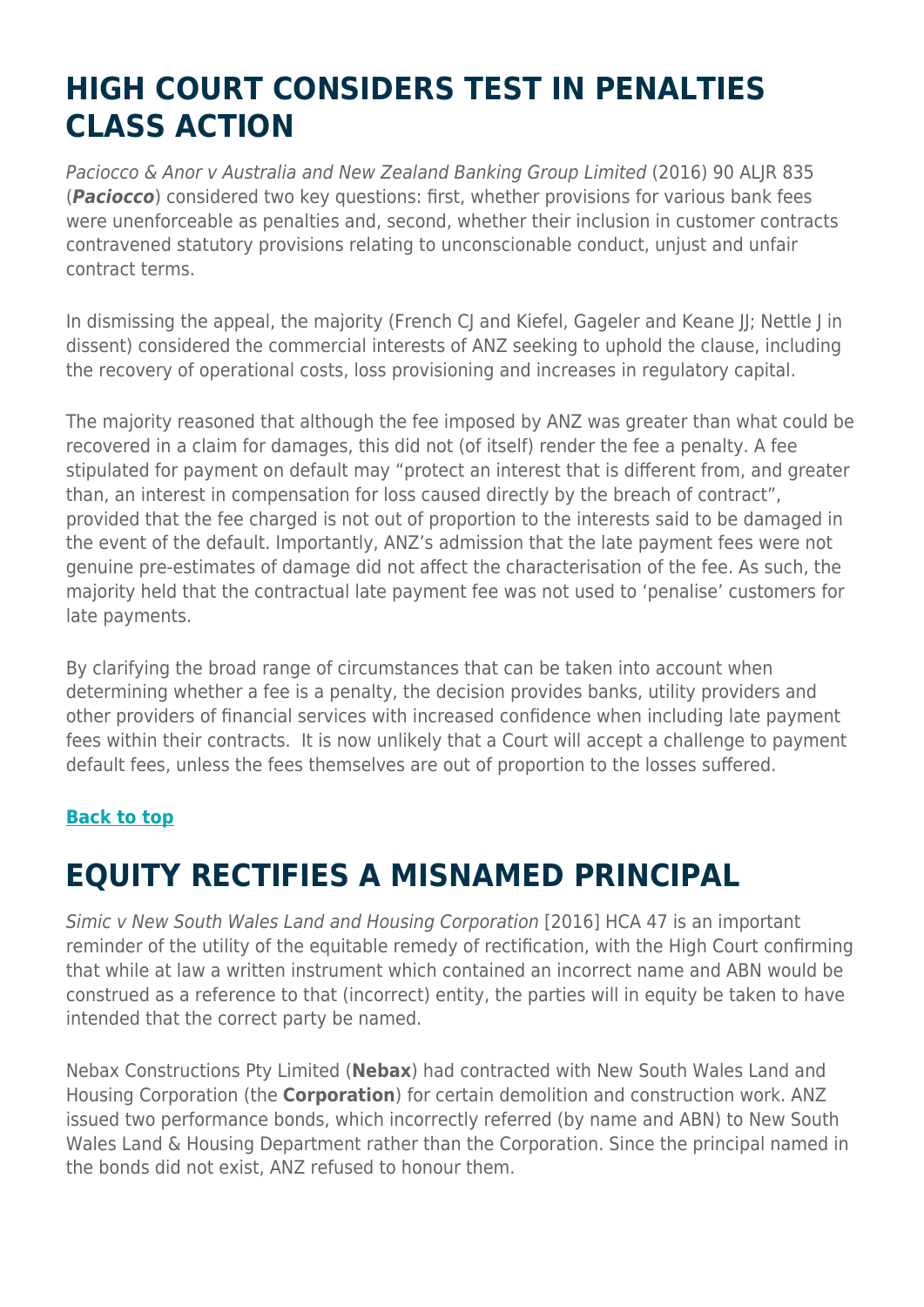At first instance and before the NSW Court of Appeal, ANZ was ordered to pay the amounts owing to the Corporation on the basis that an incorrect name and ABN of the beneficiary did not preclude the fulfilment of the bonds, because it could be construed that the Corporation was the intended entity.

On appeal, the Court held that the lower courts' construction was not open because the Corporation and a 'department' of the New South Wales Government are legally distinct. References to the underlying contract in the bonds were irrelevant for the purposes of construction since ANZ was not required or intended to be concerned with the terms of the underlying contract, given the nature of performance bonds and guarantees. The Court endorsed the principle of 'autonomy'.

However, the Court held that recourse could be had to the equitable remedy of rectification in order to make a written instrument conform to the true agreement of the parties where the writing by common mistake fails to accurately express that agreement (which, in this case, was clearly that the Corporation be the stated principal under the bonds).

#### **[Back to top](https://www.herbertsmithfreehills.com/hsfpdf/latest-thinking/commercial-litigation-10-significant-developments-in-australia-in-2016#top)**

### **A DIRECT DECISION FOR INDIRECT MARKET BASED CAUSATION?**

Last year, we considered the Full Federal Court decision in Caason Investments Pty Ltd v Cao (2015) 236 FCR 322 (*Caason*), which supported the idea that market based causation is reasonably arguable in shareholder class actions.

The 2016 New South Wales Supreme Court decision in HIH Insurance Limited (in liquidation) & Ors (2016) 335 ALR 320 has significance as the first Australian authority to accept indirect market causation as sufficient grounds for causation in a misrepresentation case. Taken together with Caason, there now seems to be tentative judicial encouragement to proponents of market based shareholder class actions, potentially signalling further cases that rely on an indirect causation argument.

Market based causation contends that the market will efficiently price the value of any material information into the price of a security - meaning that a failure to disclose adverse material information can lead to an inflation of the price of the security. On this theory, damages can be claimed for share price inflation without needing to prove direct reliance on a specific disclosure failure made by a company.

In HIH, Justice Brereton accepted that, in the context of misrepresentation, causation could be established by evidencing the purchase of shares on the market at an inflated price due to misleading or deceptive conduct.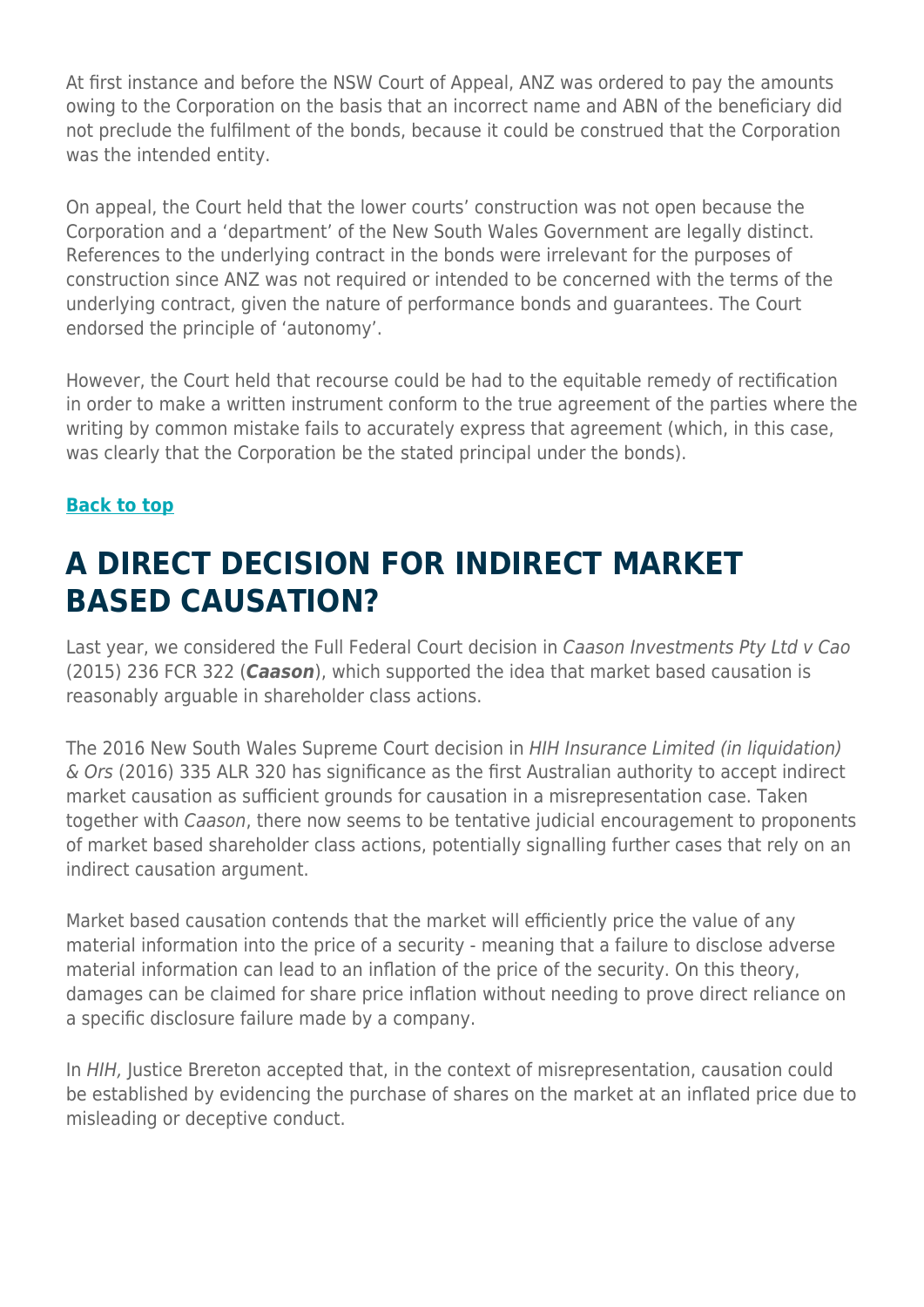The plaintiffs were multiple investors who acquired shares in HIH Insurance Limited (**HIH**) between October 1998 and March 2001 (when HIH ceased trading). During 1999 and 2000, HIH released three financial results that materially misrepresented the true financial position of HIH. HIH admitted that these results contained misleading or deceptive representations in contravention of the (then) Trade Practices Act 1974 (Cth) and Corporations Law.

The key issue before Justice Brereton was whether causation could be established not by the plaintiffs' direct reliance on the misleading financial results, but by the indirect distortion to the price of the securities in the market caused by the misleading representations. His Honour held that proof of reliance on the contravening conduct is not an essential element of a cause of action for damages for misleading conduct, and that a sufficient causal connection can be established in ways that do not involve direct reliance. Importantly, his Honour found that previous authorities did not deny recoverability on the basis of indirect market causation, so the plaintiffs were able to recover the difference between the inflated price paid and true value of the shares as damages.

#### **[Back to top](https://www.herbertsmithfreehills.com/hsfpdf/latest-thinking/commercial-litigation-10-significant-developments-in-australia-in-2016#top)**

### **OPEN CLASS ACTIONS ON THE RISE WITH THE ESTABLISHMENT OF THE "COMMON FUND"**

In Money Max Int Pty Ltd (trustee) v QBE Insurance Group Limited [2016] FCAFC 148, the Full Federal Court of Australia held that all claimants in a class action funded by a litigation funder were obliged to contribute to the "common fund" (regardless of whether they had entered into the funding agreement) and that the contribution amount was to be determined by the Court and not the funder.

Money Max Int Pty Ltd (the **Applicant**) commenced proceedings on behalf of an "open class" of persons who had acquired shares in QBE Insurance Group Limited (the **Respondent**), during a defined period, and had suffered loss as a result of its conduct. The action was funded by International Litigation Funding Partners Pte Ltd (the **Funder**), although claimants were not required to sign a litigation funding agreement to participate.

The Applicant sought orders from the Court requiring that all claimants, regardless of whether they had entered into a litigation funding agreement with the Funder, contribute a fixed percentage of all money they received to the Funder. The Court agreed that this was reasonable as it would encourage open class actions, promoting access to justice.

The Court also stated that it would exercise its supervisory role and it would be the Court, not the funder, that would determine how much the funders would receive, noting that this judicial oversight was central in making its final decision as approval of the commission rate at a later stage in the proceedings would protect the interest of class members. In determining the rate of commission to be paid to the Funder, it is likely that the Court will consider the: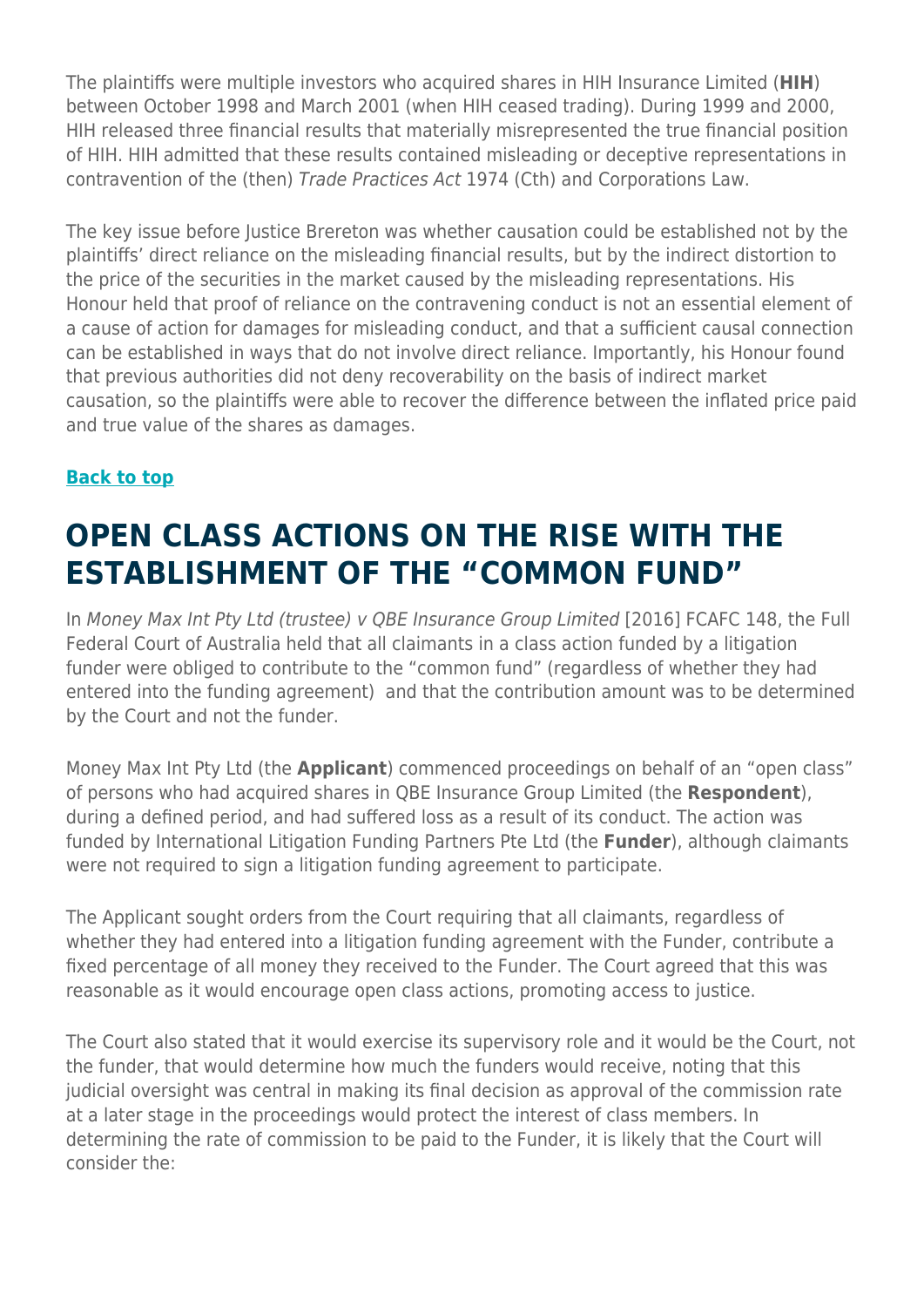- market rate for funding similar class actions;
- nature and scope of the risks assumed by the funder; and
- result obtained for the claimants in the litigation.

Going forward, the Court's intervention will mean funders will not know in advance the rate of return they are likely to receive. Parties to a class action will be required to conduct settlement discussions with an understanding that agreements made in light of an expected rate of return to funders may be altered following court determination of what is fair and reasonable for claimants.

However, the establishment of the common fund model has removed a primary obstacle for litigation funders (namely, the requirement to enter into funding agreements with every claimant). As a result, it is expected that there will be more (and larger) class actions with fewer competing proceedings against a defendant in relation to the same conduct. Further, proceedings are likely to be commenced more quickly, as there is no longer a need to sign up a minimum number of claimants to a funding agreement.

Our [briefing](https://www.herbertsmithfreehills.com/latest-thinking/%E2%80%9Ccommon-funds%E2%80%9D-in-australia-%E2%80%93-the-court-has-its-say-on-litigation-funding) on the Money Max Int Pty Ltd (trustee) v QBE Insurance Group Limited case is available online.

#### **[Back to top](https://www.herbertsmithfreehills.com/hsfpdf/latest-thinking/commercial-litigation-10-significant-developments-in-australia-in-2016#top)**

### **COURTS ENDORSE INSTANCES OF DISCLOSURE NOT CONSTITUTING WAIVER OF PRIVILEGE**

Considerable care must be taken when providing privileged documents to a third party, given the risk of waiver. However, two cases this year have confirmed that courts will not readily find that legal professional privilege has been impliedly waived in circumstances where privileged material is disclosed to a third party. These decisions should reassure clients and their lawyers that mere disclosure to a third party, in the absence of any unfair or inconsistent conduct, will not jettison the privileged status of a document.

The case of Hastie Group Ltd (in liq) v Moore [2016] NSWCA 305 (*Hastie*) concerned a claim for privilege in litigation involving the Hastie Group (in liquidation) (**the Applicant**) and its former auditors (the **Respondents**). The Respondents served notices to produce documents which related to attempts to secure litigation funding. At first instance, Justice McDougall found that the documents were, with very limited exceptions, not privileged.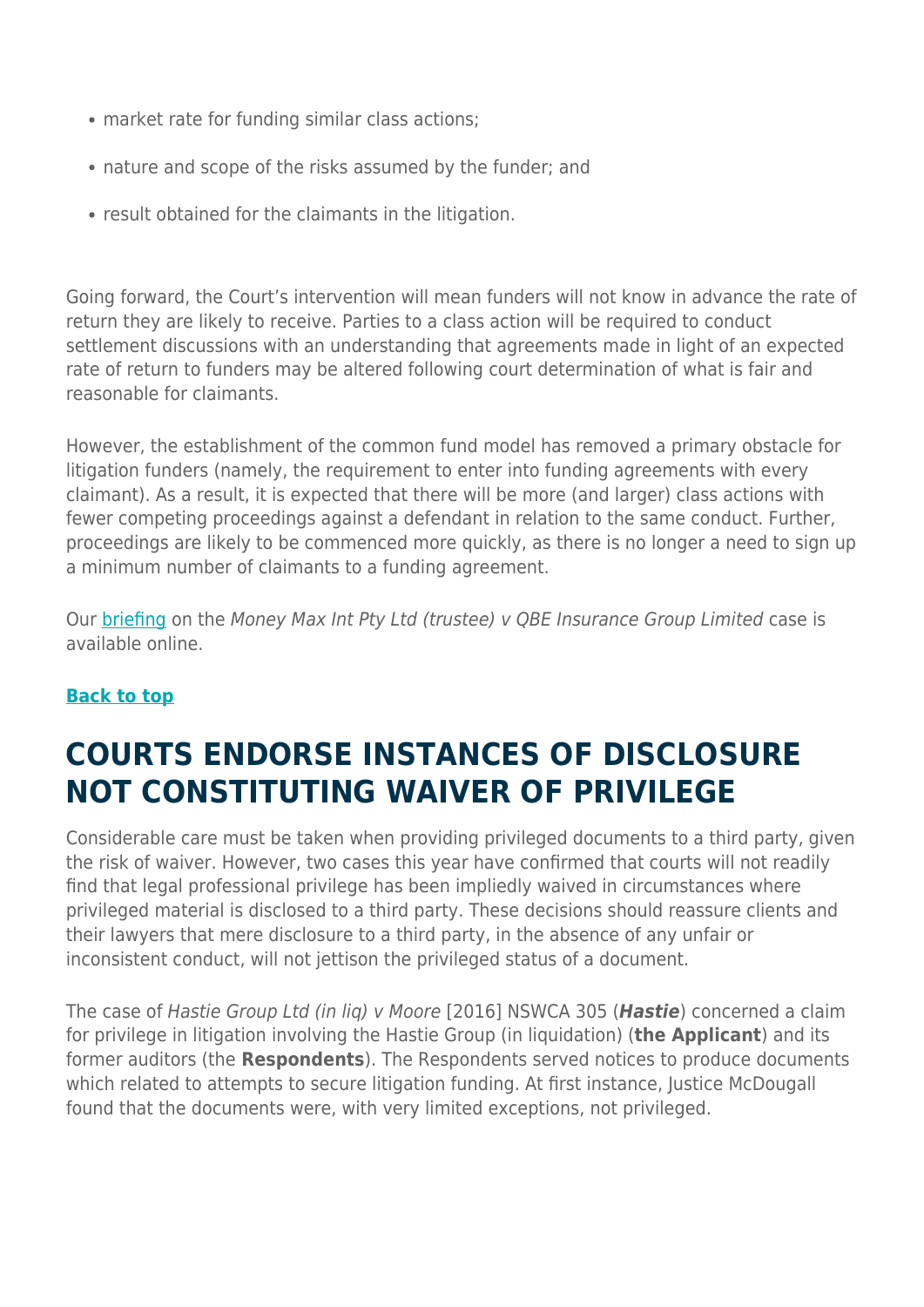The Applicant sought leave to appeal, claiming privilege over an expert report provided to a prospective litigation funder by the liquidators' solicitors (the **Report**). The Court of Appeal held that the Report was privileged because both parties accepted that the engagement letter to which the Report was attached was privileged. Further, the Court held that the disclosure of the Report to a litigation funder on a confidential basis had not waived privilege, as waiver only operates where the contents of a privileged document are relied upon.

In Cantor v Audi Australia Pty Ltd [2016] FCA 1391 (*Cantor*), lawyers for Volkswagen AG (the **Respondent**) prepared documents that were later disclosed to the German motor transport authority (the **regulator**). The Applicants, who were Australian purchasers or lessees of various models of Volkswagen, Audi or Skoda cars, sought these documents by notices to produce issued in the course of five parallel class actions arising out of the widely-publicised Volkswagen 'emissions scandal'. Justice Bromwich of the Federal Court held that the documents were privileged, being confidential and prepared for the dominant purpose of providing legal advice.

As in Hastie, the Court found that privilege had not been impliedly waived by Volkswagen providing the documents to the regulator, given they were provided within a tight legislative regime for the limited purpose of the regulator's administrative review functions, with confidentiality being preserved at all times. Justice Bromwich emphasised that the Respondents had only broadly referred to correspondence with the regulator in the substantive proceedings. Crucially, the Respondents had not relied on any specific aspect of the privileged communication to unfairly advance their position.

#### **[Back to top](https://www.herbertsmithfreehills.com/hsfpdf/latest-thinking/commercial-litigation-10-significant-developments-in-australia-in-2016#top)**

### **HIGH COURT CHIPS AWAY AT ADVOCATE'S IMMUNITY**

In May, the High Court in Attwells v Jackson Lalic Lawyers Pty Limited (2016) 90 ALJR 572 significantly curtailed the ambit of advocate's immunity, which has traditionally shielded Australian lawyers against lawsuits arising from work 'intimately connected' with courtroom litigation. While it is now clear that chinks exist in advocates' armour, it is surprising that the Court declined to follow the lead of New Zealand, England, Canada, South Africa and the United States, where the immunity has been discarded entirely.

The majority in Attwells said that the scope of the immunity is "confined to conduct of the advocate which contributes to a judicial determination". As a result, it does not extend to the respondent's negligent advice pertaining to an out of court settlement.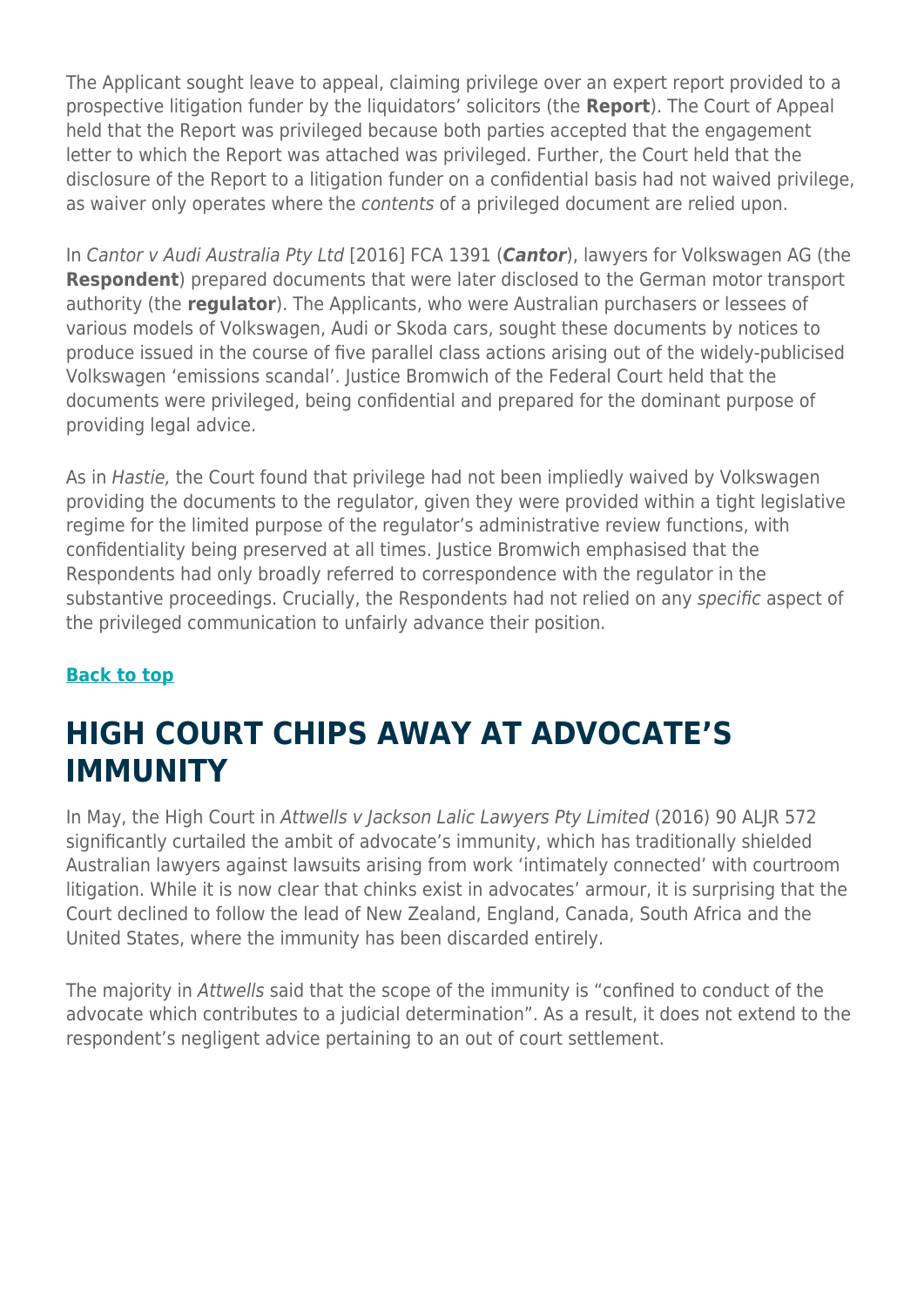The appellants were two guarantors of a company loan provided by ANZ. After the company defaulted on the loan, ANZ commenced proceedings against the guarantors and the company, which were settled when the parties agreed to a consent order in favour of ANZ. The consent order contained a conditional non-enforcement agreement between the parties to the effect that ANZ would not enforce the judgment if an amount of \$1.75 million was paid by a prescribed deadline. When payment was not made by the deadline, the guarantors and the company became indebted to ANZ for \$3.399 million. Mr Attwells, one of the guarantors, brought proceedings against his solicitors, Jackson Lalic Lawyers, alleging that they were negligent in advising him to enter into the consent order, given that the agreed debt was only \$1.856 million. Jackson Lalic argued that advocate's immunity was a complete answer to the claim.

The High Court notably refused to overrule its own previous decisions recognising the immunity in 1988 (Giannarelli v Wraith) and 2005 (D'Orta-Ekenaike v Victorian Legal Aid). This determination reflects the Court's desire to preserve the "certainty and finality of the resolution of disputes by the judicial organ of the State," and its view that the abolition of the immunity should be left to the legislature. Nevertheless, the legal advice in Attwells, which related to a voluntary agreement between the parties, lacked the "intimate connection" to a judicial determination required to attract the immunity.

Australian lawyers must now be aware that they will not be entitled to rely upon advocate's immunity as a 'catch-all' defence against liability. Time will tell whether this apparent 'settlement exemption' to advocate's immunity will be confined to circumstances where there was no judicial involvement in the settlement, a question specifically left open by the majority.

This uncertainty may have particular significance in the class action space and in civil penalty proceedings. The Court in Attwells expressly acknowledged that the settlement of class actions requires the exercise of judicial power, but declined to consider whether the immunity would therefore necessarily apply.

#### **[Back to top](https://www.herbertsmithfreehills.com/hsfpdf/latest-thinking/commercial-litigation-10-significant-developments-in-australia-in-2016#top)**

### **WORDS OF ADVICE TO 'ADVISORY' SHAREHOLDERS FROM THE FULL FEDERAL COURT**

Last year, we reported on the Federal Court decision in Australasian Centre of Corporate Responsibility v Commonwealth Bank of Australia (2015) 107 ACSR 489 concerning the ability of the Australasian Centre of Corporate Responsibility (**ACCR**) (representing 100 shareholders of the Commonwealth Bank of Australia (**CBA**)) to move a set of non-binding resolutions regarding matters that fell within the responsibility of CBA's board of directors at CBA's annual general meeting (**AGM**).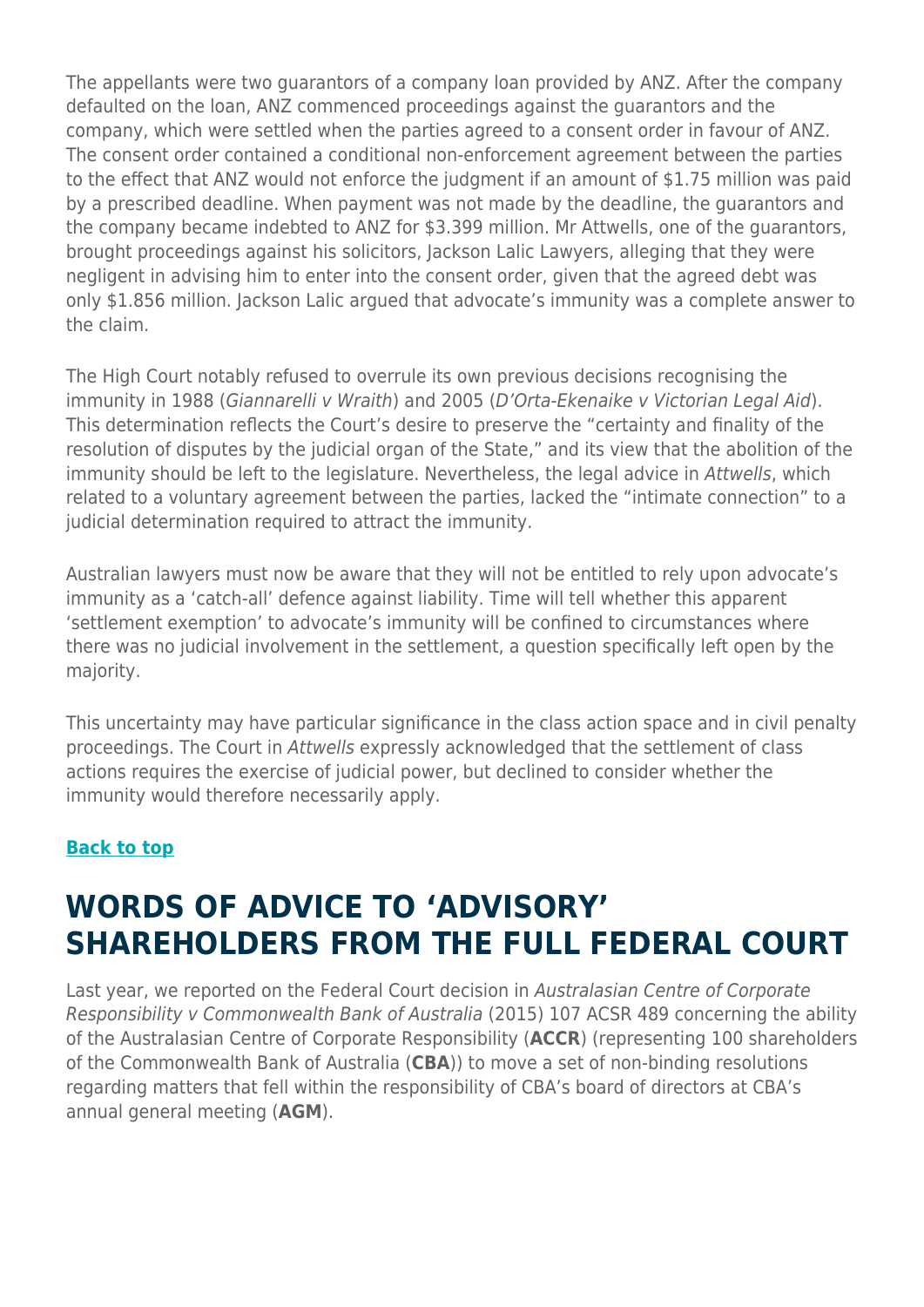At first instance, Justice Davies confirmed that the resolutions did not need to be put to the shareholders at the AGM, as shareholders cannot control or direct the management of a company in circumstances where the company's constitution vests responsibility for that management exclusively with the directors.

On appeal to the Full Federal Court in Australasian Centre of Corporate Responsibility v Commonwealth Bank of Australia (2016) 113 ACSR 600, the focus was primarily whether two of the non-binding resolutions could be validly moved at CBA's AGM. The Full Court held that because the first resolutions went directly to matters concerning CBA's management, and management of CBA was vested exclusively in the directors, CBA was not required to put the resolutions to its AGM. The Full Court also rejected arguments that the shareholders had either an implied or plenary power to require the resolutions to be moved.

This decision emphasises the divergence in shareholder power under Australian and United States corporate law. In the US, shareholders often pass non-binding resolutions (similar to those proposed by the ACCR) in order to advise management of their opinion on managerial issues. This decision has emphatically denied this right in Australia, providing little scope for advisory (or activist) shareholders to impact managerial issues in a company. The timing of this decision following the recent repeal of provisions of the Corporations Act which allowed 100 or more shareholders to force a company to call a general meeting (the rule now requires at least 5% of shareholders entitled to vote to call a general meeting) serves to further limit the scope of advisory activism by shareholders.

#### **[Back to top](https://www.herbertsmithfreehills.com/hsfpdf/latest-thinking/commercial-litigation-10-significant-developments-in-australia-in-2016#top)**

### **SOVEREIGN RISK AND PROTECTION FROM UNFORESEEABLE GOVERNMENT CONDUCT**

Last year we discussed the related decisions of the Victorian Supreme Court in Tabcorp Holdings Limited v The State of Victoria [2014] VSCA 312 and Tatts Group Ltd v State of Victoria [2014] VSCA 311. At that stage, the Victorian Court of Appeal had dismissed Tabcorp Holdings Limited (**Tabcorp**)'s claim for compensation in both contract and statute for the State's failure to make a terminal payment to Tabcorp upon the expiry of its licence and grant of new licences to other entities. In contrast, Tatts Group Limited (**Tatts**)'s contractual claim for compensation was upheld, as the Court of Appeal found that the State and Tatts had negotiated a written agreement which included the State's promise to pay a terminal payment.

To recap, in 1994 Victoria granted Tabcorp and Tatts a duopoly in the ownership and operation of gaming machines. The legislation granting Tabcorp its licence provided for a terminal payment to Tabcorp upon the expiry of its licence and the grant of new licences. This was provided for contractually in Tatt's case (together the '**1994 Regime'**). In 2008, the State amended the relevant legislation and established a new regime that allowed for allocations of 'gaming machine entitlements' (**GMEs**), which Tabcorp and Tatts argued amounted, in effect, to the issuance of new licences.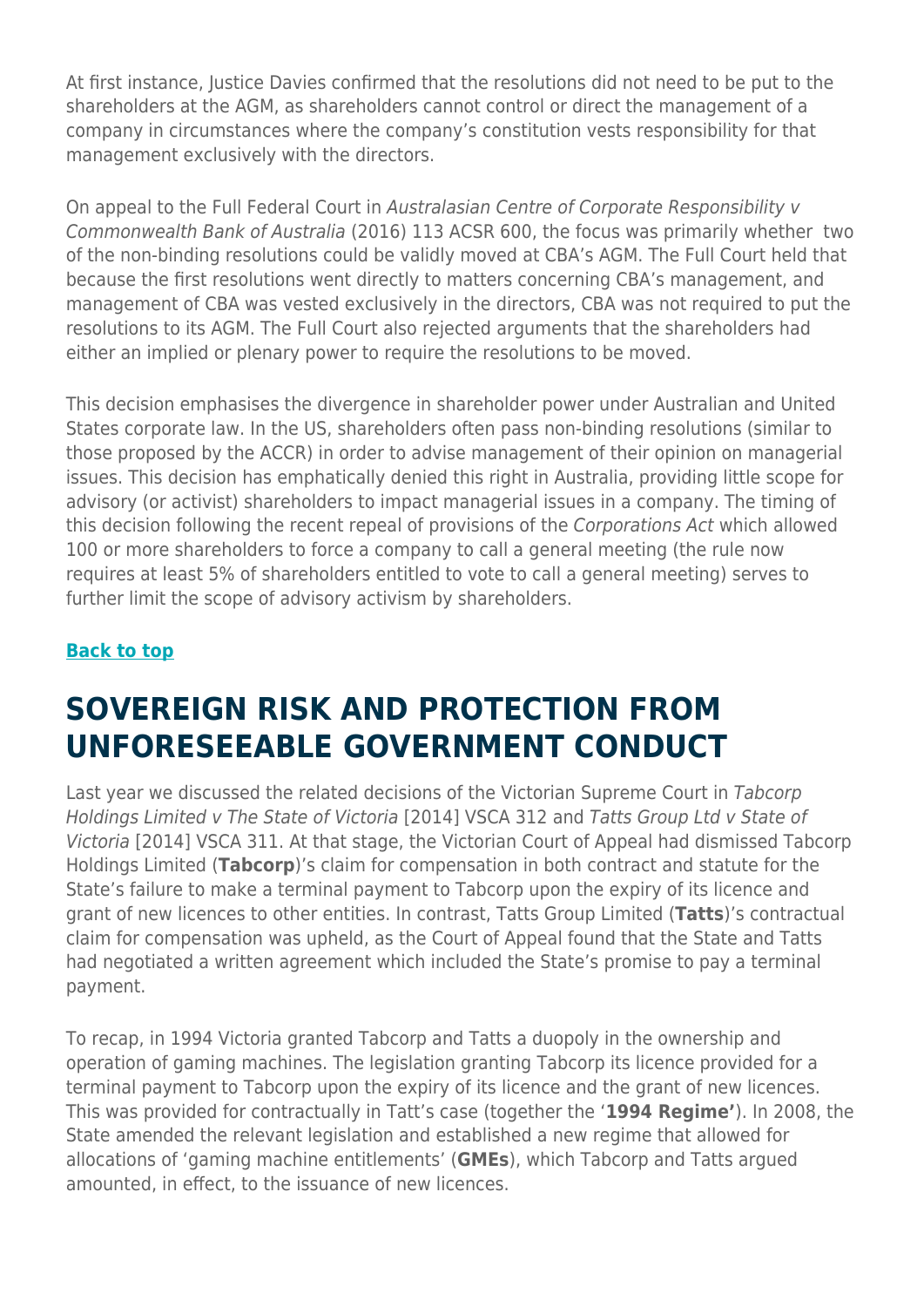This year, the High Court held in State of Victoria v Tatts Group Limited (2016) 90 ALJR 392 and Tabcorp Holdings Limited v State of Victoria (2016) 90 ALJR 376 that neither Tabcorp nor Tatts was entitled to compensation under the new licensing regime.

In relation to Tabcorp, the High Court found that the Act did not contemplate licences other than the one issued to Tabcorp under the 1994 Regime, and Tabcorp's entitlement to compensation was predicated upon the issuing of 'new licences' that continued the duopoly enjoyed by both Tabcorp and Tatts. For these reasons, the Court found that it was 'unmistakable' that 'new licences' was a specific reference to the licence issued to Tabcorp under the 1994 Regime.

Similarly, in the Tatts' case the High Court found that compensation was only payable where a licence of the same kind that was issued to Tatts was issued to another party. The Court noted that the contractual arrangement between Tatts and Victoria was predicated on the assumption that Tatts would continue to participate in the duopoly, and would receive compensation if removed from that duopoly in favour of another party. As the new regime removed the duopoly entirely and created a relatively competitive market, compensation would not be payable.

These cases highlight the complexities involved when companies contract with the State, particularly the vulnerabilities created by changing legislative regimes. They also demonstrate the importance of considering whether legislative and contractual benefits granted under one regime can survive regulatory changes.

#### **[Back to top](https://www.herbertsmithfreehills.com/hsfpdf/latest-thinking/commercial-litigation-10-significant-developments-in-australia-in-2016#top)**

### **AUSTRALIAN COURTS CONTEND WITH INDEMNITY COSTS AND THE ENFORCEMENT OF ARBITRAL AWARDS**

Australian courts are grappling with the question of whether to follow the lead of Hong Kong, where indemnity costs orders are made by default against a party who unsuccessfully seeks to set aside or resist enforcement of an arbitral award in the absence of special circumstances. Supporters of the approach contend that it would act as a deterrent to unmeritorious challenges to awards and further entrench Australia as a 'pro-arbitration' jurisdiction. The issue, which remains unsettled, received increasing judicial attention throughout 2016.

The Victorian Court of Appeal in IMC Aviation Solutions Pty Ltd v Atlain Khuder LLC [2011] VSCA 248 declined to follow the Hong Kong approach, finding that a decision to award indemnity costs should be determined by the facts of the individual case.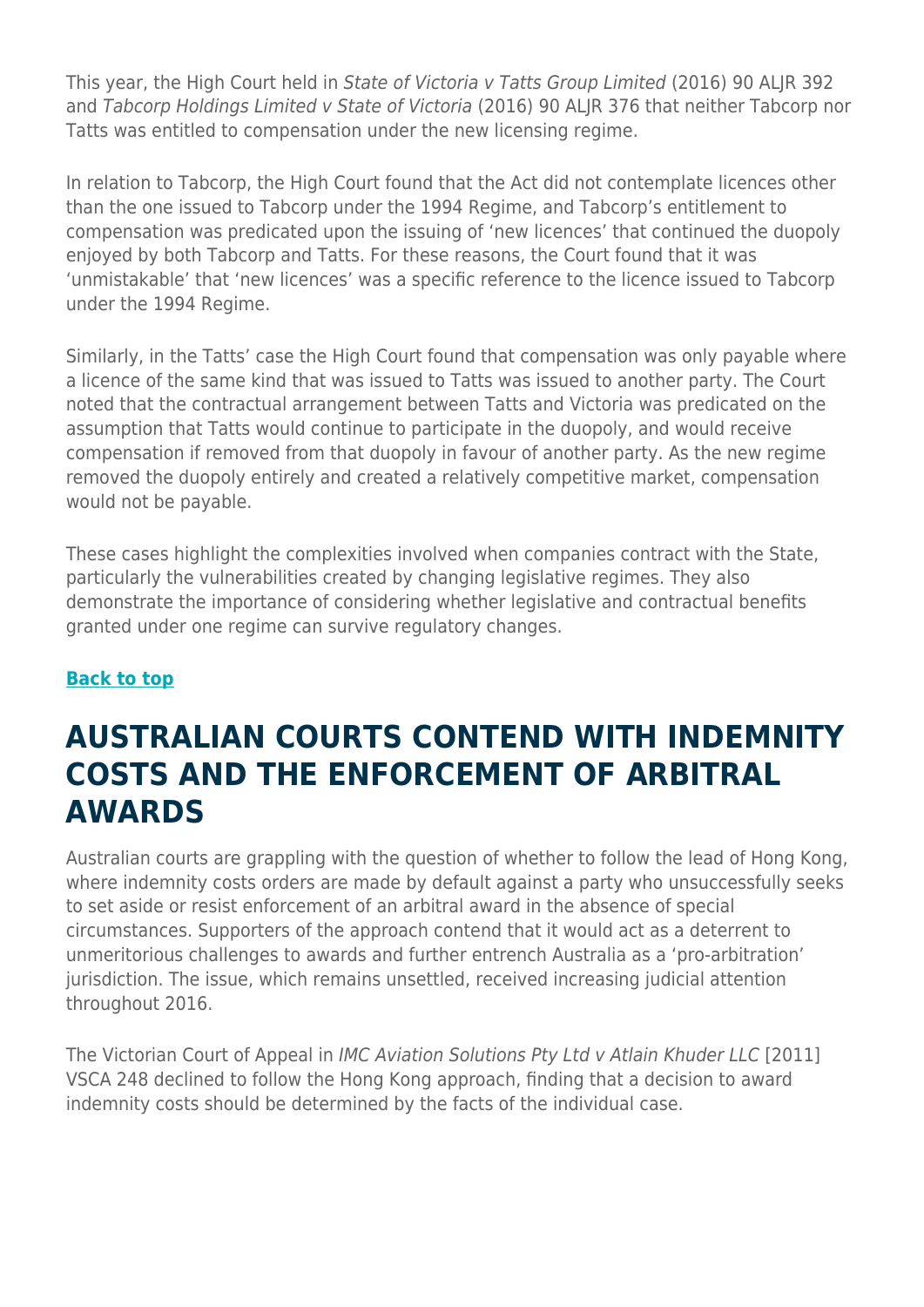In contrast, in Ye v Zeng (No 5) [2016] FCA 850 Chief Justice Allsop awarded the applicant its costs on a full and complete indemnity basis by 'applying entirely conventional and unremarkable authority'. Although the case did not mandate the application of any default rule, his Honour stated in obiter that there were 'powerful considerations' in favour of the Hong Kong approach.

Most recently in Sino Dragon Trading v Noble Resources International (No 2) [2016] FCA 1169, Justice Beach rejected any rule requiring that costs be awarded on a *prima facie* basis against a party that fails to successfully set aside an award. His Honour did, however, note that an award of indemnity costs would be justified where a party fails to set aside an award where the claim had 'no reasonable prospects of success', although the burden of proving this should remain on the successful party in the arbitration.

The limitation of the Australian approach appears to be the premise on which it is founded. As demonstrated in IMC Aviation Solutions Pty Ltd v Altain Khuder LLC [2011] VSCA 248 at [55], a decision to award indemnity costs against an unsuccessful party requires the existence of special circumstances. However, an unsuccessful application to resist enforcement of a foreign arbitral award is not considered to be an established category of special circumstances in Australia.

It is worth monitoring any further developments in the context of Australia's push to establish itself as a 'pro-arbitration' jurisdiction. It may be that as Courts become more alive to unmeritorious challenges, as a practical matter, indemnity costs will be awarded more often, even if no general rule is adopted.

Our [briefing](https://www.herbertsmithfreehills.com/latest-thinking/international-arbitration-enforcing-arbitral-awards-and-indemnity-costs) on the Ye v Zeng (No 5) case is available on our website.